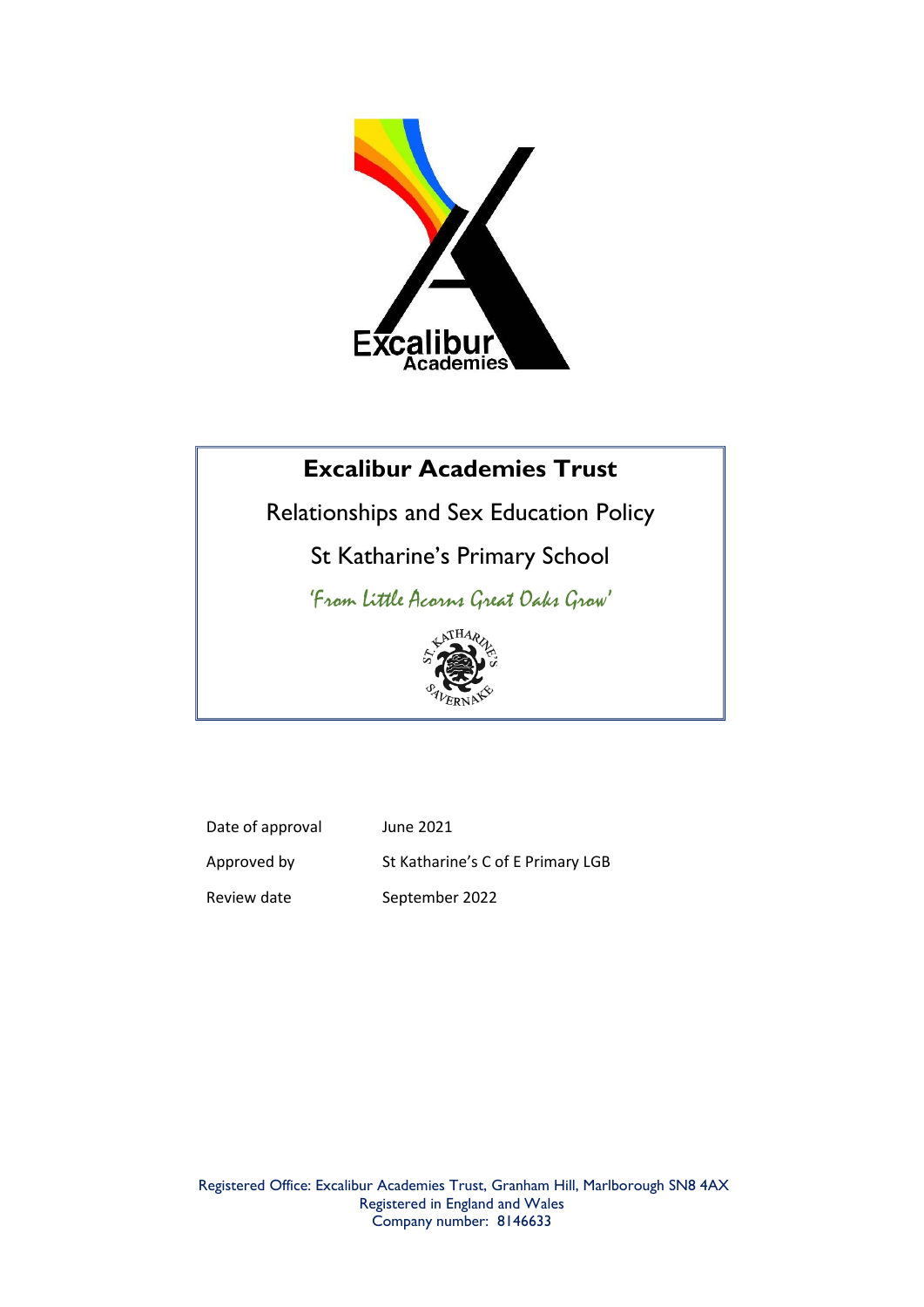

# **Rationale**

As a primary academy school, we must provide relationships education to all pupils as per section 34 of the [Children and Social work act 2017.](http://www.legislation.gov.uk/ukpga/2017/16/section/34/enacted)

We do not have to follow the National Curriculum but we are expected to offer all pupils a curriculum that is similar to the National Curriculum including requirements to teach science which would include the elements of sex education contained in the science curriculum.

In teaching Relationships and Sex Education (RSE), we are required by our funding agreements to have regard to [guidance](https://www.gov.uk/government/consultations/relationships-and-sex-education-and-health-education) issued by the secretary of state as outlined in section 403 of the [Education Act 1996.](http://www.legislation.gov.uk/ukpga/1996/56/contents)

At St Katharine's we teach Relationships and Sex Education as set out in this policy.

# **Aims**

The aims of relationships and sex education (RSE) at our school are to:

- Provide a framework in which sensitive discussions can take place
- Prepare pupils for puberty, and give them an understanding of sexual development and the importance of health and hygiene
- Help pupils develop feelings of self-respect, confidence and empathy
- Create a positive culture around issues of sexuality and relationships
- Teach pupils the correct vocabulary to describe themselves and their bodies

### **Policy Development**

This policy has been developed in consultation with staff, pupils and parents. The consultation and policy development process involved the following steps:

- 1. Review the Trust collated all relevant information including national and local guidance in order to draft a model policy
- 2. The Education Scrutiny Committee approved the policy in principle, on the understanding that the policy would be adapted by individual academies, in order to reflect its particular situation and foundation status.
- 3. Staff consultation all school staff were given the opportunity to look at the policy and make recommendations
- 4. Parent/stakeholder consultation parents and any interested parties were invited to respond to the draft policy
- 5. Pupil consultation pupils were asked what they wanted from their RSE
- 6. Approval once amendments were made, the policy was shared with governors and approved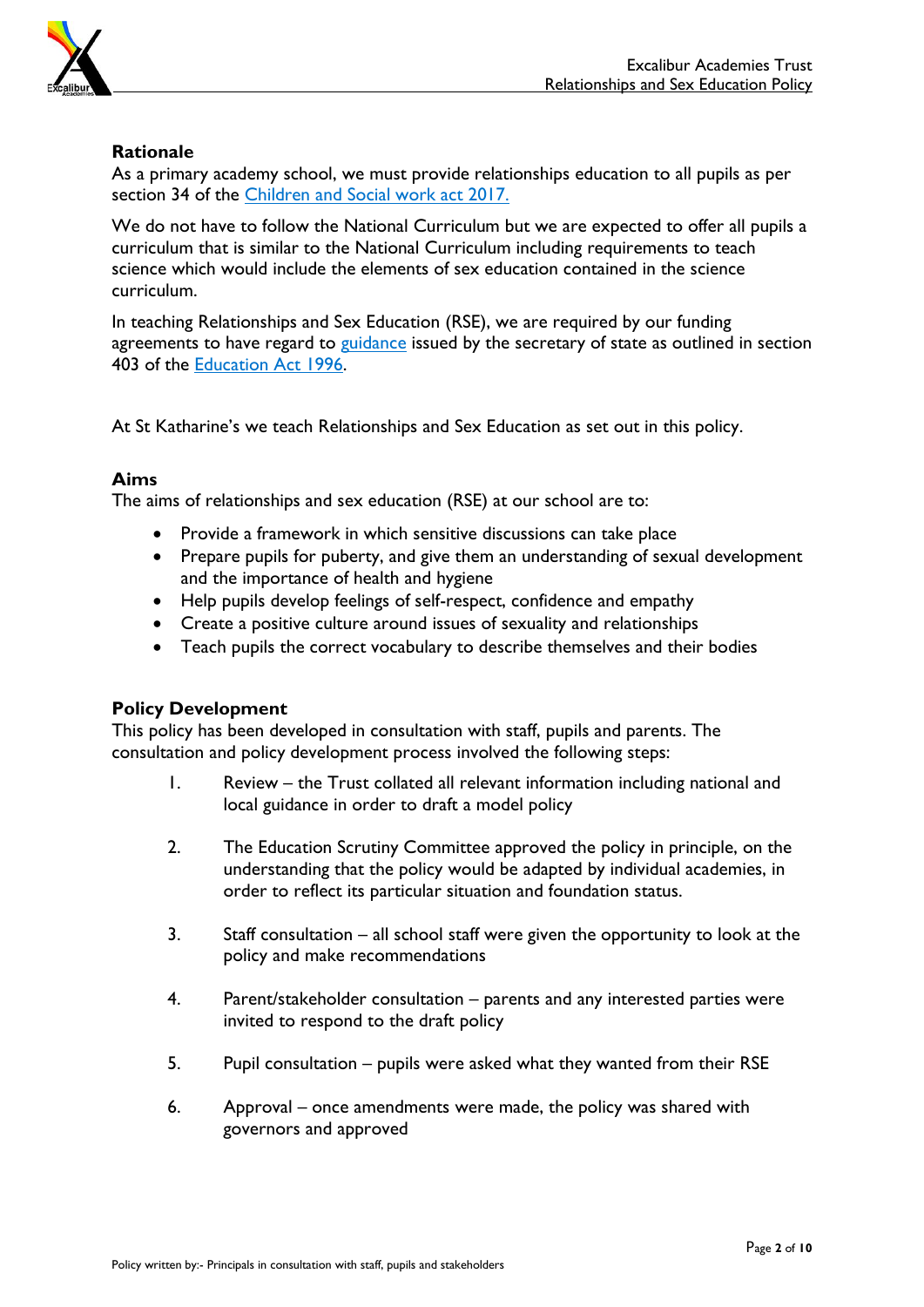

# **Definition**

RSE is about the emotional, social and cultural development of pupils, and involves learning about relationships, sexual health, sexuality, healthy lifestyles, diversity and personal identity.

RSE involves a combination of sharing information, and exploring issues and values.

RSE is not about the promotion of sexual activity.

# **Curriculum**

Our curriculum is set out as per Appendix 1 but we may need to adapt it, as and when necessary. Adaptations will be reported to parents and Appendix 1 will be amended accordingly.

The curriculum has been developed in consultation with parents, pupils and staff, taking into account the age, needs and feelings of pupils. If pupils ask questions outside the scope of this policy, teachers will respond in an appropriate manner so they are fully informed and don't seek answers online.

Primary sex education will focus on:

- Preparing boys and girls for the changes that adolescence brings
- How a baby is conceived and born

## **Delivery of the Curriculum**

RSE is taught within the personal, social, health and economic (PSHE) education curriculum. Biological aspects of RSE are taught within the science curriculum, and other aspects are included in religious education (RE).

Pupils may also receive stand-alone sex education sessions delivered by a trained health professional.

Relationships education focuses on teaching the fundamental building blocks and characteristics of positive relationships including:

- Families and people who care for me
- Caring friendships
- Respectful relationships
- Online relationships
- Being safe

These areas of learning are taught within the context of family life taking care to ensure that there is no stigmatisation of children based on their home circumstances (families can include single parent families, LGBT parents, families headed by grandparents, adoptive parents, foster parents/carers amongst other structures) along with reflecting sensitively that some children may have a different structure of support around them (for example: looked after children or young carers).

For more information about our RSE curriculum, see Appendices 1 and 2.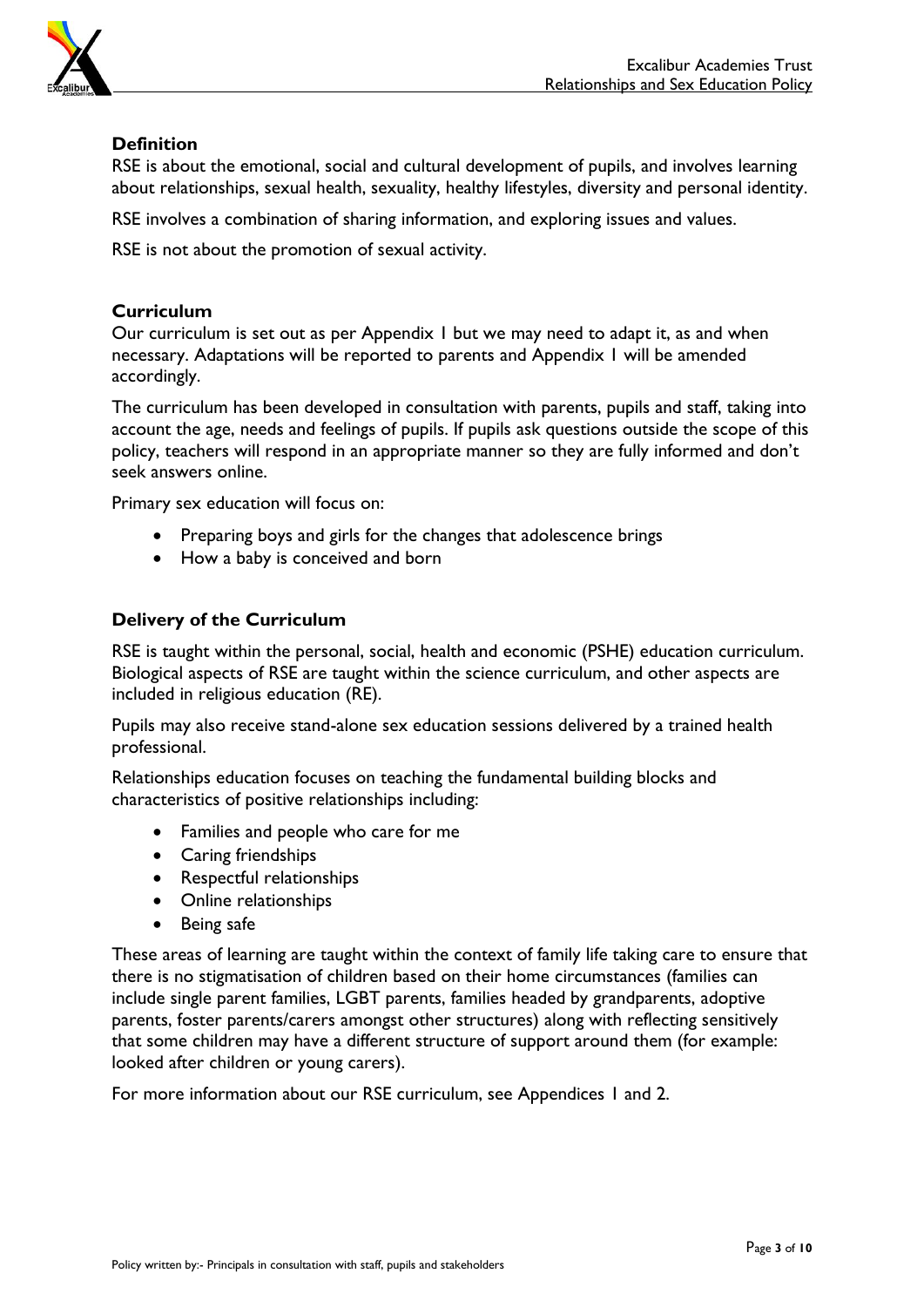

## **Roles and Responsibilities**

#### The Education Scrutiny Committee

The ESC will approve the model policy in principle. The policy will then be adapted by each academy so that it can reflect its own particular situation and foundation status.

#### The Local Governing Body (LGB)

The LGB will have final approval of the RSE policy, and hold the Principal to account for its implementation.

#### The Principal

The Principal is responsible for ensuring that RSE is taught consistently across the school, and for managing requests to withdraw pupils from components of RSE (see section 8).

#### **Staff**

Staff are responsible for:

- Delivering RSE in a sensitive way
- Modelling positive attitudes to RSE
- Monitoring progress
- Responding to the needs of individual pupils
- Responding appropriately to pupils whose parents wish them to be withdrawn from the non-statutory components of RSE

Staff do not have the right to opt out of teaching RSE. Staff who have concerns about teaching RSE are encouraged to discuss this with the Principal.

Niki Jones (principal) is the Subject Lead.

#### **Pupils**

Pupils are expected to engage fully in RSE and, when discussing issues related to RSE, treat others with respect and sensitivity.

#### **Parents' right to withdraw**

Parents do not have the right to withdraw their children from relationships education.

Parents have the right to withdraw their children from the non-statutory components of sex education within RSE i.e. areas of the sex education that are also covered by the National Curriculum.

Requests for withdrawal should be put in writing using the form found in Appendix 3 of this policy and addressed to the Principal.

Alternative work will be given to pupils who are withdrawn from sex education.

#### **Training**

Staff are trained on the delivery of RSE as part of their induction and it is included in our continuing professional development calendar.

The Principal may also invite visitors from outside the school, such as school nurses or sexual health professionals, to provide support and training to staff teaching RSE.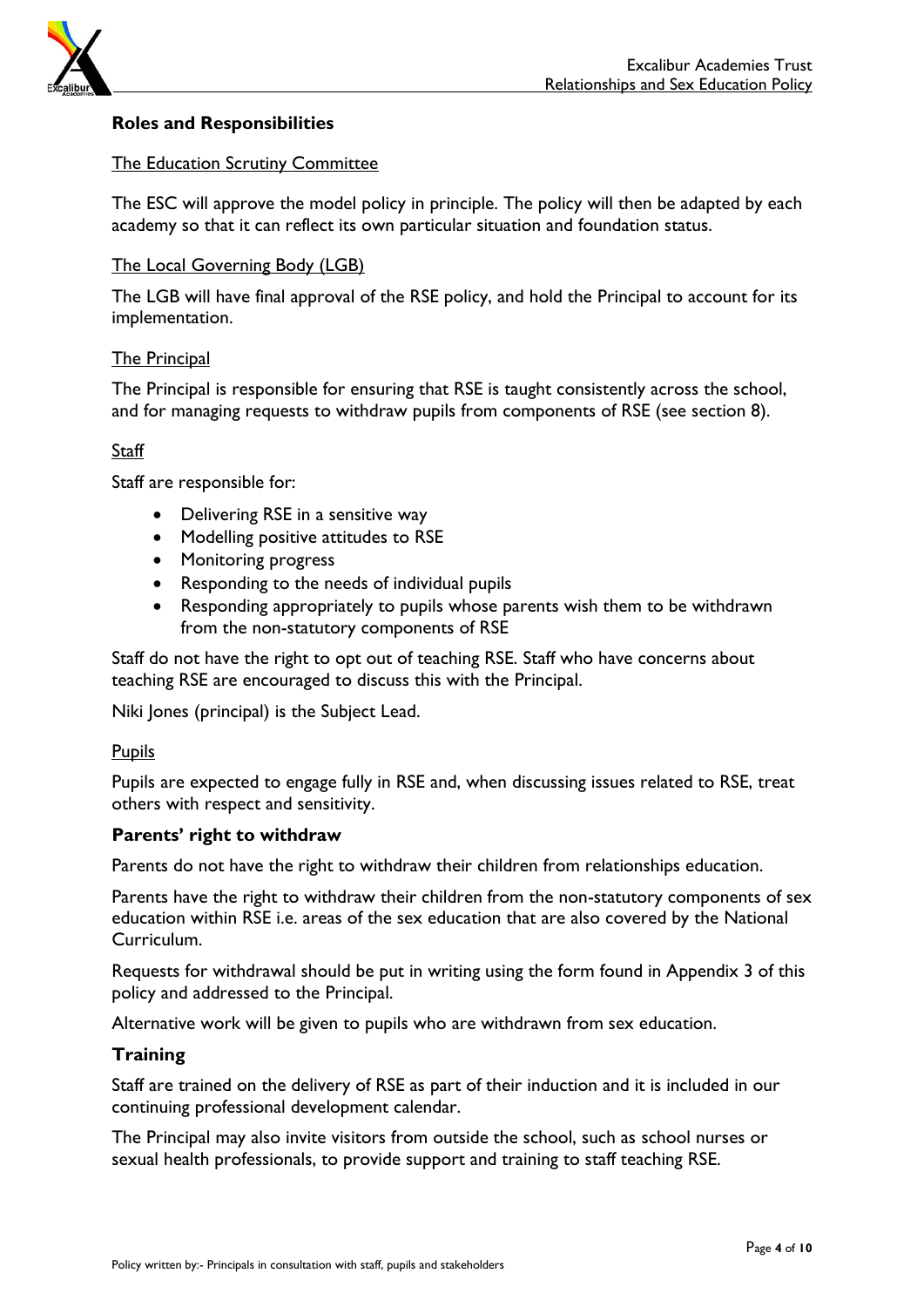

## **Monitoring arrangements**

The delivery of RSE is monitored by the Principal through: planning scrutinies, learning walks, etc.

Pupils' development in RSE is monitored by class teachers as part of our internal assessment systems.

This policy will be reviewed by the LGB annually. At every review, the policy will be approved by the LGB and published on our website.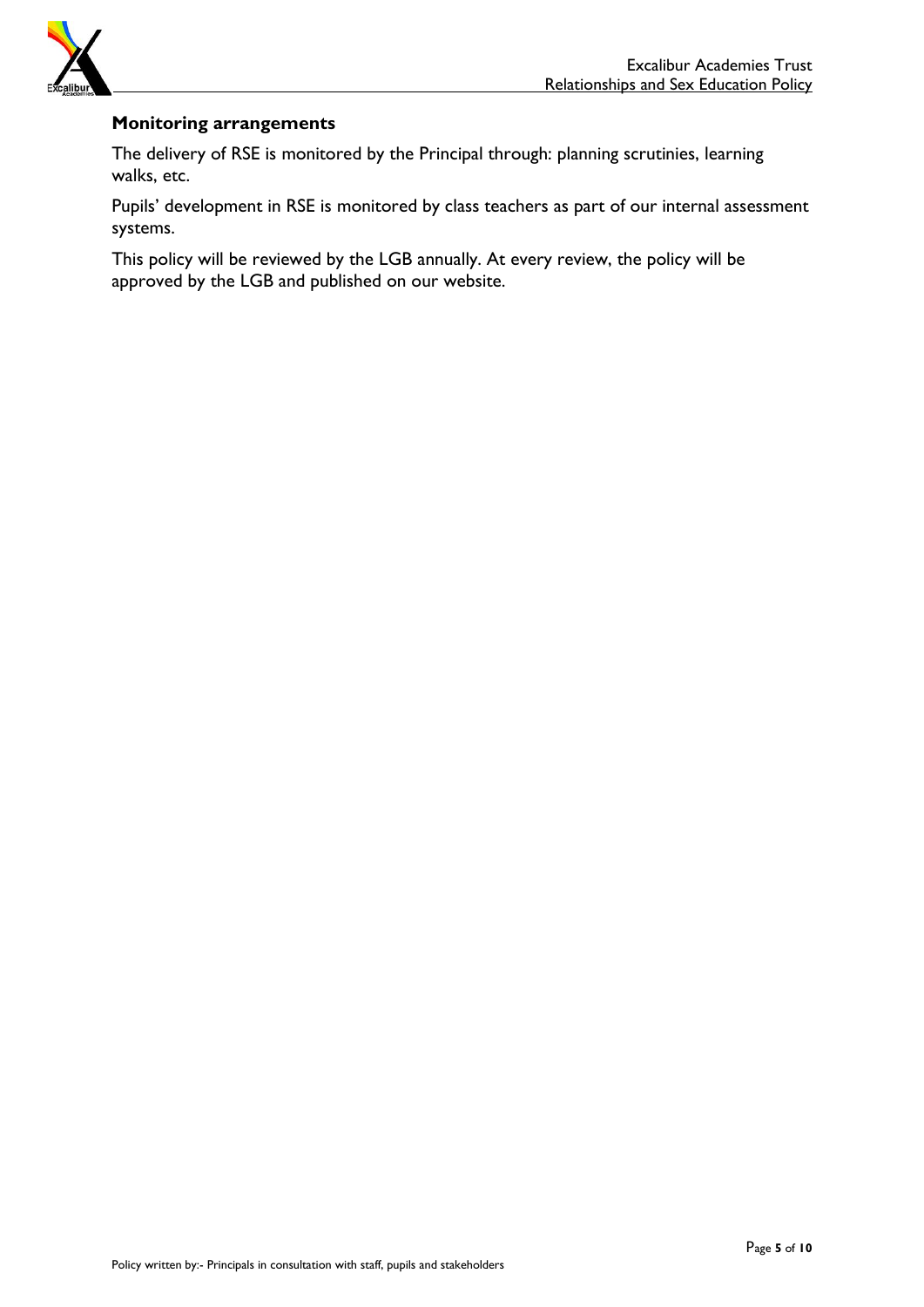

# **Appendix 1: Curriculum map**

## **Relationships and sex education curriculum map: what is taught when?**

*At the time of consulting we are in the process of purchasing the Jigsaw PSHE and SRE scheme of work to use across all year groups.*

*This is a comprehensive scheme that incorporates the teaching of all statutory aspects of the SRE curriculum. We aim to consult more widely on the contents of our PSHE and SRE curriculum at the beginning of the Autumn Term 2021 and will ask interested parents to form a working party to look more closely at the materials, observe lessons and meet for discussion around key themes.* 

| <b>YEAR GROUP</b> | <b>TOPIC/THEME DETAILS</b>                                                                                          |  |
|-------------------|---------------------------------------------------------------------------------------------------------------------|--|
| Year R            | Growing up: how we have changed since we were babies.                                                               |  |
| Year I            | Boy' and girls' bodies; naming body parts                                                                           |  |
| Year 2            | Boys' and girls' bodies; body parts and respecting privacy<br>(which parts of the body are private and why this is) |  |
| Year 3            | How babies grow and how boys' and girls' bodies change<br>as they grow older                                        |  |
| Year 4            | Internal and external reproductive body parts, body<br>change as they grow older                                    |  |
| Year 5            | Puberty for boys and girls, menstruation                                                                            |  |
| Year 6            | Puberty for boys and girls and understanding conception<br>to the birth of a baby                                   |  |

# **What will my child be taught in sex education?**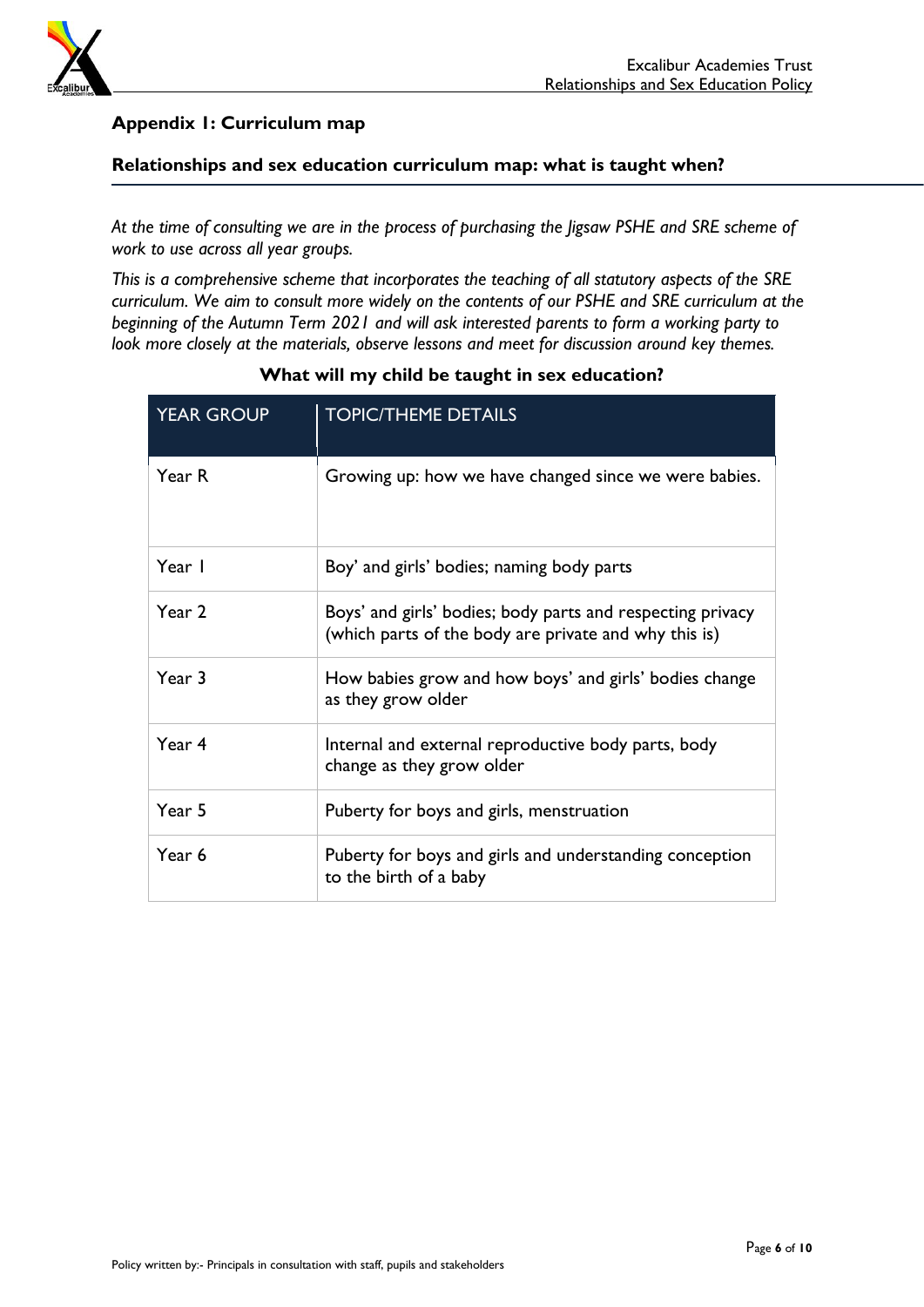

| <b>TOPIC</b>               | PUPILS SHOULD KNOW                                                                                                                                                                                                                                  |  |  |  |
|----------------------------|-----------------------------------------------------------------------------------------------------------------------------------------------------------------------------------------------------------------------------------------------------|--|--|--|
| Families and<br>people who | That families are important for children growing up because they can<br>give love, security and stability                                                                                                                                           |  |  |  |
| care about<br>me           | The characteristics of healthy family life, commitment to each other,<br>including in times of difficulty, protection and care for children and other<br>family members, the importance of spending time together and sharing<br>each other's lives |  |  |  |
|                            | That others' families, either in school or in the wider world, sometimes<br>look different from their family, but that they should respect those<br>differences and know that other children's families are also characterised<br>by love and care  |  |  |  |
|                            | That stable, caring relationships, which may be of different types, are at<br>the heart of happy families, and are important for children's security as<br>they grow up                                                                             |  |  |  |
|                            | That marriage represents a formal and legally recognised commitment of<br>two people to each other which is intended to be lifelong                                                                                                                 |  |  |  |
|                            | How to recognise if family relationships are making them feel unhappy<br>or unsafe, and how to seek help or advice from others if needed                                                                                                            |  |  |  |
| Caring<br>friendships      | How important friendships are in making us feel happy and secure, and<br>how people choose and make friends                                                                                                                                         |  |  |  |
|                            | The characteristics of friendships, including mutual respect, truthfulness,<br>trustworthiness, loyalty, kindness, generosity, trust, sharing interests and<br>experiences and support with problems and difficulties                               |  |  |  |
|                            | That healthy friendships are positive and welcoming towards others, and<br>do not make others feel lonely or excluded                                                                                                                               |  |  |  |
|                            | That most friendships have ups and downs, and that these can often be<br>worked through so that the friendship is repaired or even strengthened,<br>and that resorting to violence is never right                                                   |  |  |  |
|                            | How to recognise who to trust and who not to trust, how to judge<br>when a friendship is making them feel unhappy or uncomfortable,<br>managing conflict, how to manage these situations and how to seek help<br>or advice from others, if needed   |  |  |  |

# **Appendix 2: By the end of primary school pupils should know:-**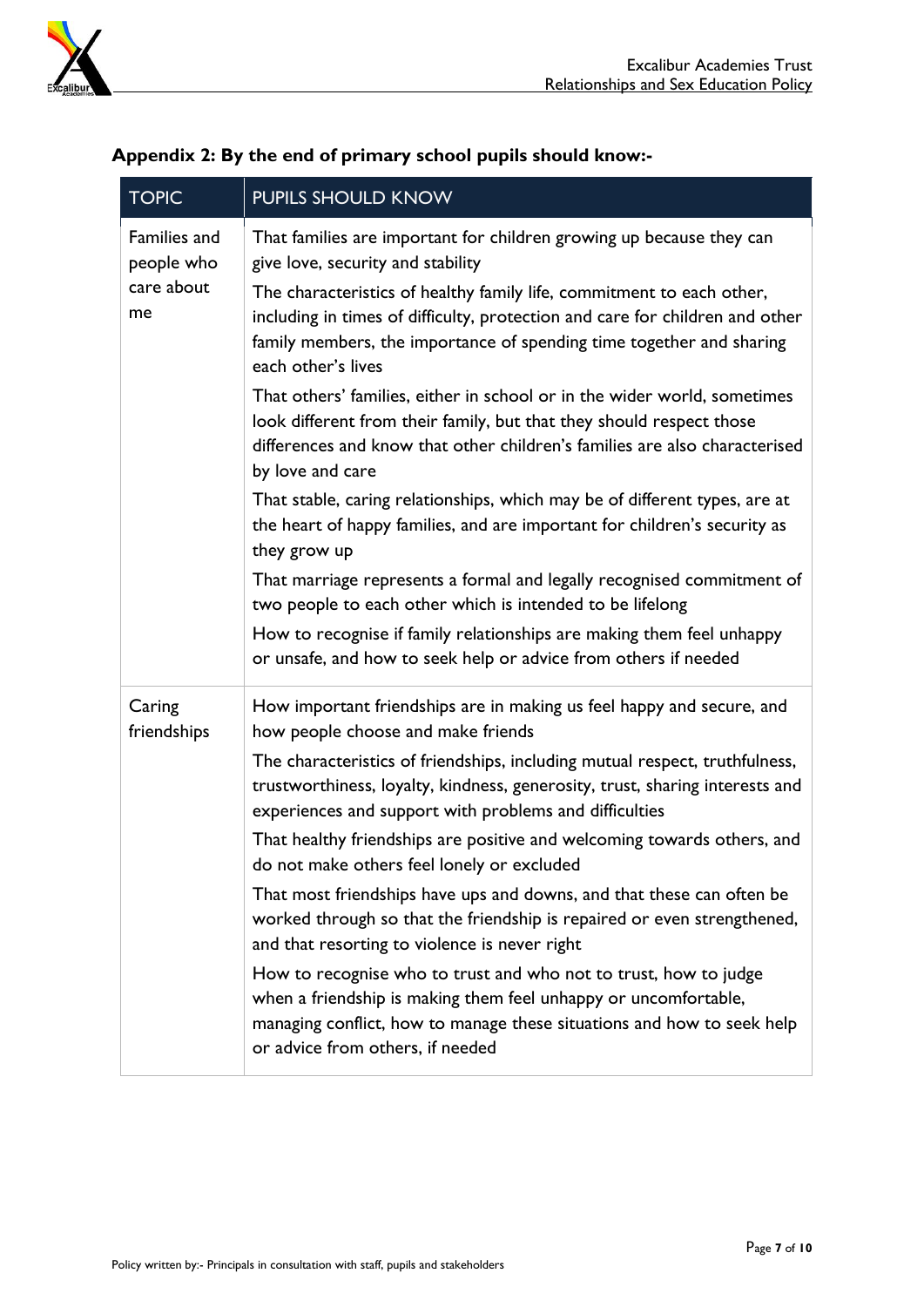

| <b>TOPIC</b>                | PUPILS SHOULD KNOW                                                                                                                                                                                                                |  |  |
|-----------------------------|-----------------------------------------------------------------------------------------------------------------------------------------------------------------------------------------------------------------------------------|--|--|
| Respectful<br>relationships | The importance of respecting others, even when they are very different<br>from them (for example, physically, in character, personality or<br>backgrounds), or make different choices or have different preferences<br>or beliefs |  |  |
|                             | Practical steps they can take in a range of different contexts to improve<br>or support respectful relationships                                                                                                                  |  |  |
|                             | The conventions of courtesy and manners                                                                                                                                                                                           |  |  |
|                             | The importance of self-respect and how this links to their own<br>happiness                                                                                                                                                       |  |  |
|                             | That in school and in wider society they can expect to be treated with<br>respect by others, and that in turn they should show due respect to<br>others, including those in positions of authority                                |  |  |
|                             | About different types of bullying (including cyberbullying), the impact of<br>bullying, responsibilities of bystanders (primarily reporting bullying to an<br>adult) and how to get help                                          |  |  |
|                             | What a stereotype is, and how stereotypes can be unfair, negative or<br>destructive                                                                                                                                               |  |  |
|                             | The importance of permission-seeking and giving in relationships with<br>friends, peers and adults                                                                                                                                |  |  |
| Online<br>relationships     | That people sometimes behave differently online, including by<br>pretending to be someone they are not                                                                                                                            |  |  |
|                             | That the same principles apply to online relationships as to face-to face<br>relationships, including the importance of respect for others online<br>including when we are anonymous                                              |  |  |
|                             | The rules and principles for keeping safe online, how to recognise risks,<br>harmful content and contact, and how to report them                                                                                                  |  |  |
|                             | How to critically consider their online friendships and sources of<br>information including awareness of the risks associated with people they                                                                                    |  |  |
|                             | have never met                                                                                                                                                                                                                    |  |  |
|                             | How information and data is shared and used online                                                                                                                                                                                |  |  |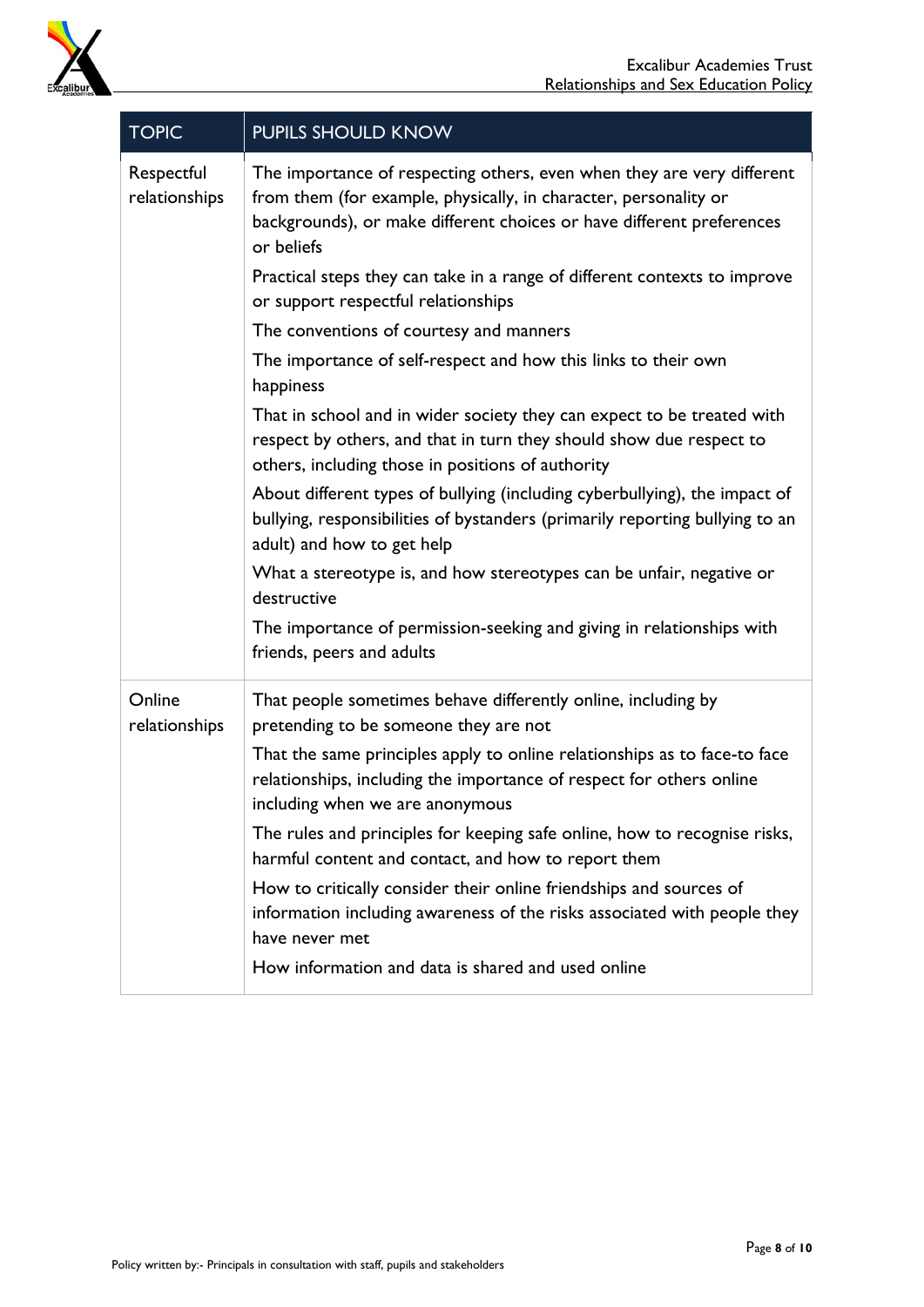

| <b>TOPIC</b>      | PUPILS SHOULD KNOW                                                                                                                                                             |  |  |
|-------------------|--------------------------------------------------------------------------------------------------------------------------------------------------------------------------------|--|--|
| <b>Being Safe</b> | What sorts of boundaries are appropriate in friendships with peers and<br>others (including in a digital context)                                                              |  |  |
|                   | About the concept of privacy and the implications of it for both children<br>and adults; including that it is not always right to keep secrets if they<br>relate to being safe |  |  |
|                   | That each person's body belongs to them, and the differences between<br>appropriate and inappropriate or unsafe physical, and other, contact                                   |  |  |
|                   | How to respond safely and appropriately to adults they may encounter<br>(in all contexts, including online) whom they do not know                                              |  |  |
|                   | How to recognise and report feelings of being unsafe or feeling bad<br>about any adult                                                                                         |  |  |
|                   | How to ask for advice or help for themselves or others, and to keep<br>trying until they are heard                                                                             |  |  |
|                   | How to report concerns or abuse, and the vocabulary and confidence<br>needed to do so                                                                                          |  |  |
|                   | Where to get advice e.g. family, school and/or other sources                                                                                                                   |  |  |